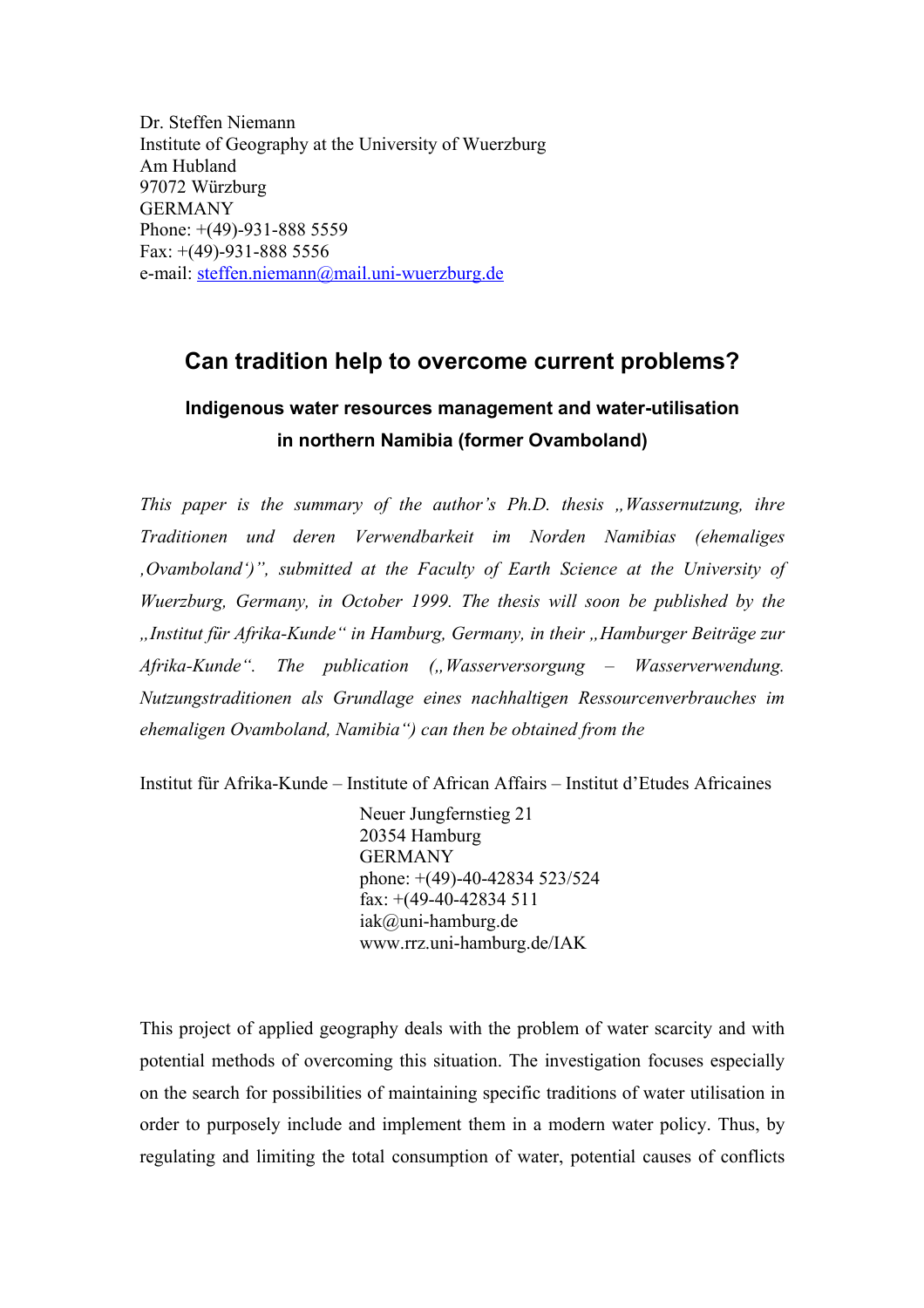could be reduced and a long-term de-escalation of the severe water scarcity could consequently be achieved. The project investigates water supply and water utilisation in the most densely populated region in the most arid country in sub-Saharan Africa, the former "Ovamboland" in northern Namibia.

In the ecologically fragile area between the Kunene river in the west, the Kavango river in the east and the Etosha pan in the south, settlement and way of life have for centuries been determined by the access to water. Formerly the Ovambo relied on precipitation and the annual flow in the seasonal rivers of the Cuvelai delta inundating huge parts of the territory. Both of them, however, only occur during the rainy season, seep away or evaporate within a few weeks or months afterwards and therefore can contribute to a the water supply for the population to a very restricted degree only. This also applies to the groundwater being very saline in many parts of the area.

Political and infrastructural changes as well as an enormous increase in the population have restricted this way of life and thus required the acquisition of new water sources to satisfy the people's demands. Beginning in the sixties and seventies, the "Ovambo water scheme", a pipeline and canal system, has been built to transport water from the Kunene river in southern Angola to central Ovamboland. This resulted in a change from traditional use of local water resources to the modern pipeline and canal system which was even enforced by the erection of additional infrastructure. Sufficient available water for the population in the central part of this region has become totally dependent on water brought artificially from the neighbouring country, thus the development of the most populated region of Namibia is now dependent on Angolan-Namibian contracts of co-operation in the use of the Kunene river. This dependency on international co-operation emphasises the importance of reducing current or expected problems of water supply, through measures which can be taken within the region itself and adapted to its specific water conditions. Investigating potential possibilities of combining traditional and modern forms of water supply and water utilisation, attention is specifically put upon the question whether it is possible to make use of traditions of regarding water as a scarce resource in modern water saving policies.

In its first part the thesis investigates the natural conditions as well as the historic development in the area (generally socially and specifically water-related) and focuses especially on the reciprocal influence of different factors in the existing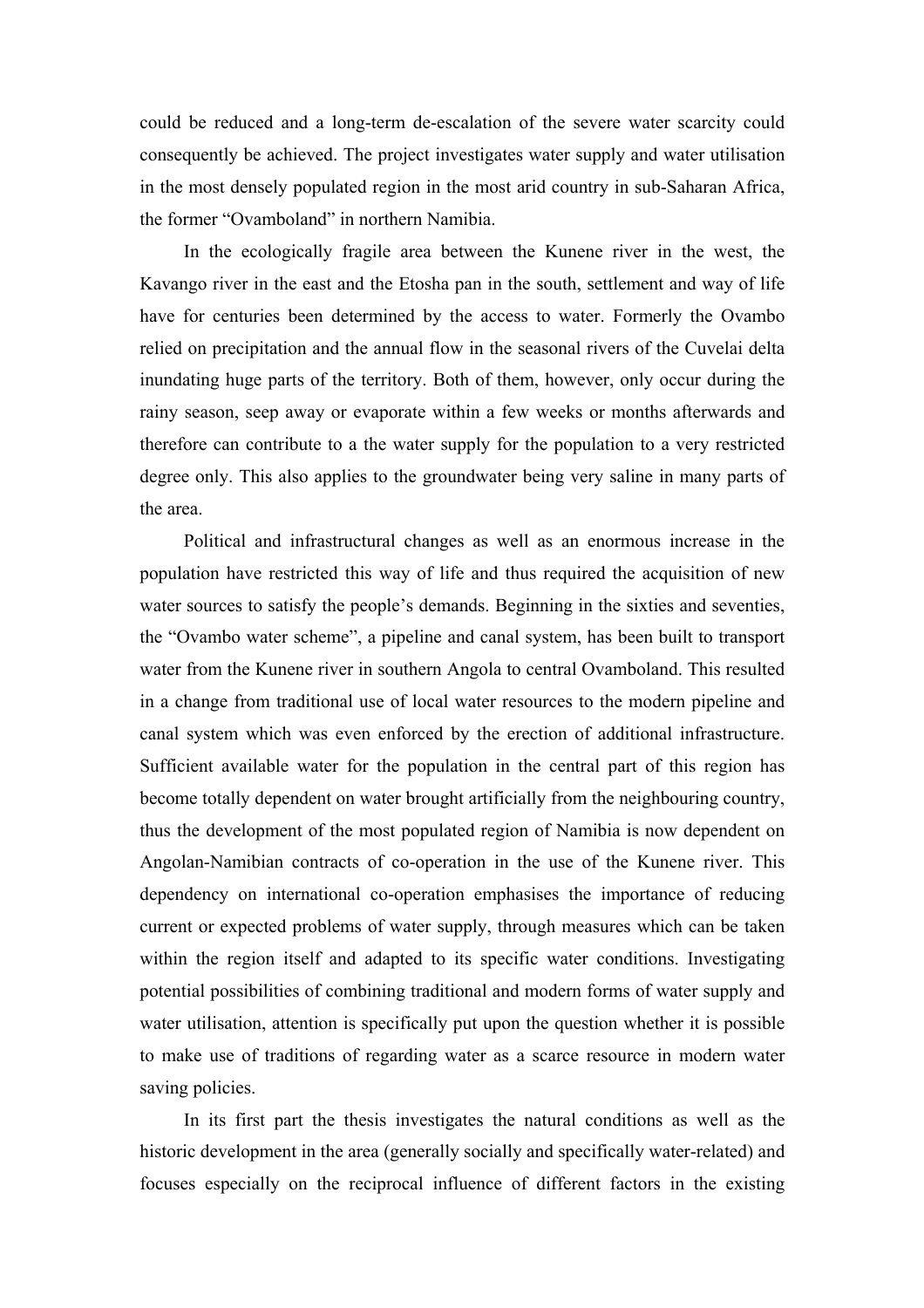situation. This is being done on the basis of intensive studies and analyses of written sources. Among others, special focus is put upon the population development in the investigated area since the acquisition of national independence in 1990. Analysing the annual statistics of the *Evangelical Lutheran Churches of Namibia* (ELCIN) and thus projecting the data of the most numerous church in northern Namibia, the study reveals that the population in the investigated area has increased at an average rate of 3.8 % annually during the years 1990 – 1996. After nearly one decade with official estimations assuming an increased rate of northern Namibia's population of only a little more than 3 %, this part of the investigation offers for the first time a short-term available demographic basis for future planning in northern Namibia.

The recognition of difficulties and possibilities of the water supply in past and present by people of different generations and different status/function in society is the focus in the second part of the empirical investigation. It uses participant observation in people's everyday-life and water-utilisation in selected areas as well as varying forms of in-depth interviews with a multitude of persons as the main research tools. These methods of qualitative research are used in an open research approach to analyse whether traditional and water-saving elements within the water utilisation of the inhabitants do currently still exist and whether they might be suitable to control and reduce the dependency on external factors (see above). The described dualism in the selection of applied methods assures that the issue of interest becomes investigated both from an external perspective (interpretation of written sources, participant observation) as well as and an internal perspective (open interviews with people in the investigated area).

Compared with, for instance, the highly elaborated water-laws and traditional technologies for transfer and storage of water, which are well-known from the oases in northern Africa or in the Middle East, the findings concerning existing remnants of a traditional "water-culture" in northern Namibia are poorly developed. However, there are some valuable results which could be used in order to achieve a deescalation of the water scarcity in northern Namibia.

In the Ovambo's traditional way of life, which has been dominated by agricultural subsistence farming (cattle and goat breeding as well as millet cultivation), water was only used for human consumption (cooking, washing, ...) and for the cattle. Despite the alternating periods of floods and of drought there has not been any traditional use of irrigation. Current efforts to implement irrigation in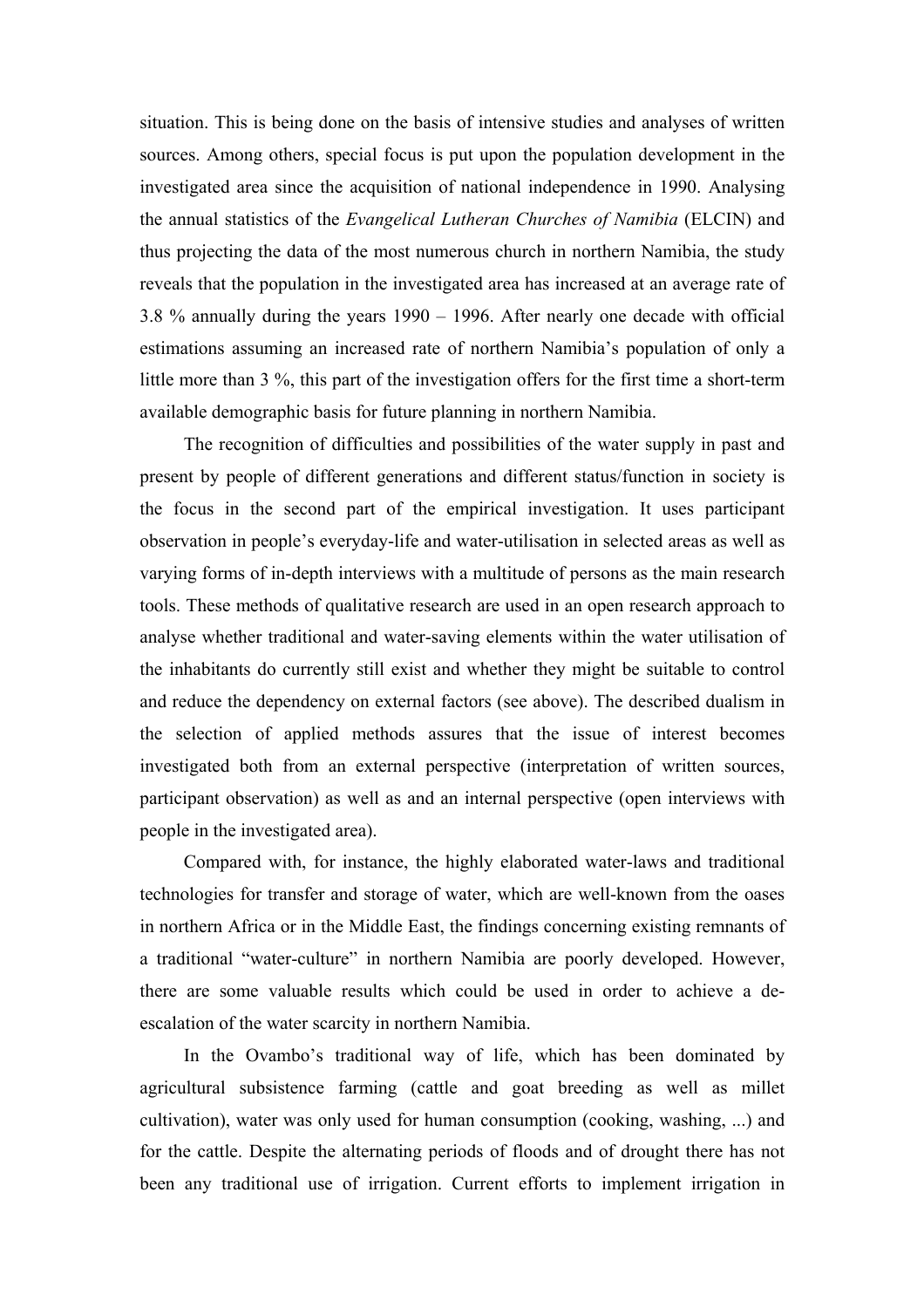Ovamboland are hindered by the resulting lack of experience in irrigation, the unsuitable soil for irrigation and the risks associated with an increased off-take of water from the Kunene river.

Regulation of the water demand at the pipeline scheme must be seen as an important point where measures should be taken in order to reduce the risks in the current water situation. However, instead of using any potential opportunity to achieve this, the water consumption is even being raised in two ways: On the one hand, continuously more and more areas get connected to the pipeline scheme, on the other hand local water resources in these areas are abandoned, and even water for lower quality use is being taken from the pipeline system. On health grounds it must be a positive step when areas with insufficient local water resources get connected to the pipeline gri[d\\*.](#page-3-0) However, the consequences of not using local resources anymore results in an unnecessary aggravation of the situation:

Caused by the respective deficiencies of the various traditional water sources (irregular precipitation, merely temporarily existing surface-water, saline groundwater) the traditional Ovambo culture had evolved a sound and solid awareness of using water from different sources with different quality for different purposes. The modern policy of connecting Ovamboland to Kunene water and satisfying any demand in a flat rate manner with water from one single source not only relinquishes making use of this culture - it, more than that, actually destroys it. Following the connecting of regions to the pipeline scheme, awareness campaigns for the saving of water are often implemented in order to regulate the population's water consumption. These expensive campaigns would promise to be much more beneficial if they promoted the maintenance and use of traditional water resources. Complaints of many (mainly older) inhabitants in various conducted interviews and the information obtained from interviews with school classes reveal that only small remnants of the traditional awareness about water utilisation still exist. Thus, an opportunity to integrate this traditional awareness into the modern water supply is unlikely to continue for longer than a few years more, if at all. The distilled forms of

 $\overline{\phantom{a}}$ 

<span id="page-3-0"></span>In order to avoid any misunderstandings, it should be emphasised that the investigation does not suggest halting the abstraction of water from the Kunene river for the Ovamboland population. As long as it is based on safe inter-governmental regulations, this type of water supply is definitely a very sensible one. However, in order to reduce the consumption of pipeline water and the dependency on Angolan politics, it should be accompanied by specific measures supporting the maintenance of traditional local water resources.